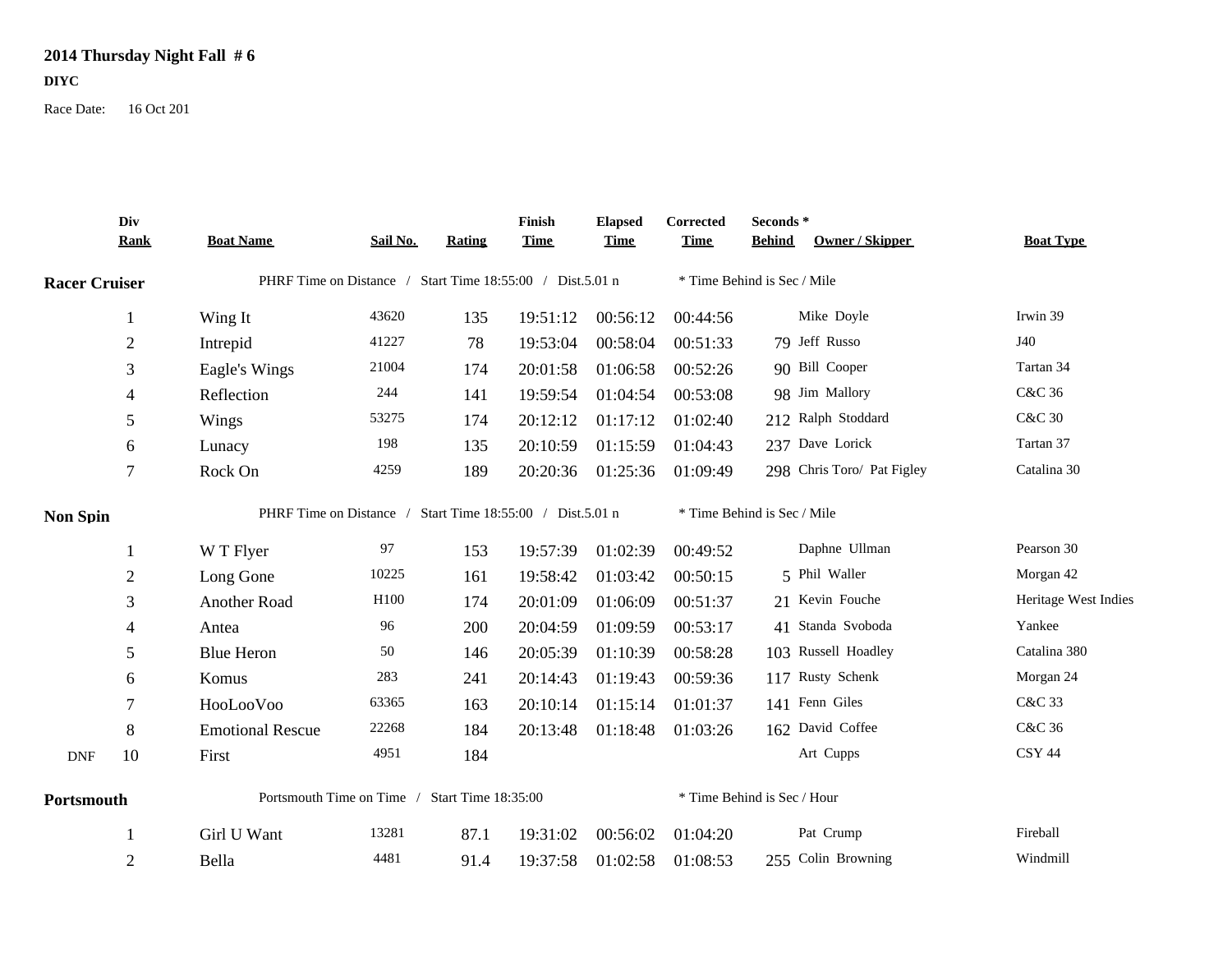|                  | 3              | Lasey                                                     | 11          | 92.3 |          | 19:41:45 01:06:45 | 01:12:19                    | 447 Dave Tonkin               | Laser              |  |
|------------------|----------------|-----------------------------------------------------------|-------------|------|----------|-------------------|-----------------------------|-------------------------------|--------------------|--|
| Spin B           |                | PHRF Time on Distance / Start Time 18:45:00 / Dist.5.01 n |             |      |          |                   | * Time Behind is Sec / Mile |                               |                    |  |
|                  | -1             | Alliance                                                  | 734         | 111  | 19:35:01 | 00:50:01          | 00:40:45                    | Bob Glaser/ Tom Berry         | Capri 30           |  |
|                  | $\sqrt{2}$     | Bay Wolf                                                  | 40177       | 132  | 19:37:54 | 00:52:54          | 00:41:53                    | 14 John Brennan               | S <sub>2</sub> 9.1 |  |
|                  | 3              | Tenacity                                                  | 241         | 132  | 19:38:24 | 00:53:24          | 00:42:23                    | 20 Ken Hardy                  | Laser 28           |  |
|                  | 4              | Junior                                                    | 41186       | 123  | 19:38:46 | 00:53:46          | 00:43:30                    | 33 Frank Selph Jr             | J27                |  |
|                  | 5              | Dr Bligh                                                  | 30          | 132  | 19:40:36 | 00:55:36          | 00:44:35                    | 46 Mike Maher                 | S <sub>2</sub> 9.1 |  |
|                  | 6              | Abracadabra                                               | 511         | 156  | 19:42:40 | 00:57:40          | 00:44:38                    | 47 Bob Van Horn/ Doug Roberts | Wavelength 24      |  |
|                  | 7              | Meltemi                                                   | 40787       | 132  | 19:42:12 | 00:57:12          | 00:46:11                    | 65 Alex Korakis               | S <sub>2</sub> 9.1 |  |
|                  | 8              | Forerunner                                                | 23656       | 132  | 19:42:58 | 00:57:58          | 00:46:57                    | 74 Tim Ruman/ Frank Selph     | <b>J30</b>         |  |
|                  | 9              | Whirligig                                                 | 82          | 141  | 19:44:46 | 00:59:46          | 00:48:00                    | 87 Charlie Cushing            | Ulitimate 20       |  |
| <b>DNF</b>       | 13             | Untouchable                                               | 11          | 111  |          |                   |                             | Allen Saunders                | Elliott 770        |  |
| <b>DNF</b>       | 13             | Boat                                                      | 57          | 156  |          |                   |                             | Larry Willis                  | Wavelengh 24       |  |
| AVE              |                | Privateer                                                 | 282         | 132  |          |                   |                             | Chris Jones                   | S <sub>2</sub> 9.1 |  |
| <b>Melges 24</b> |                | PHRF Time on Distance / Start Time 18:40:00 / Dist.5.01 n |             |      |          |                   | * Time Behind is Sec / Mile |                               |                    |  |
|                  | 1              | Rogue                                                     | 457         | 75   |          | 19:57:54 01:17:54 | 01:11:38                    | Bob Kroetsch                  | Melges 24          |  |
| J24              |                | PHRF Time on Distance / Start Time 18:40:00 / Dist.5.01 n |             |      |          |                   | * Time Behind is Sec / Mile |                               |                    |  |
|                  | 1              | Sabotage                                                  | 1858        | 171  | 19:36:21 | 00:56:21          | 00:42:04                    | Nate Vilardebo                | J24                |  |
|                  | $\overline{2}$ | Ragged Edge                                               | 154         | 171  | 19:37:34 | 00:57:34          | 00:43:17                    | 15 Dan Kresge                 | J24                |  |
|                  | 3              | Kraken                                                    | 3203        | 171  | 19:39:20 | 00:59:20          | 00:45:03                    | 36 Jeffrey Siewert            | J24                |  |
|                  | $\overline{4}$ | Irish                                                     | 249         | 171  | 19:46:06 | 01:06:06          | 00:51:49                    | 117 Michael Horan             | <b>J24</b>         |  |
| Spin A           |                | PHRF Time on Distance / Start Time 18:50:00 / Dist.5.01 n |             |      |          |                   | * Time Behind is Sec / Mile |                               |                    |  |
|                  | -1             | No Limit                                                  | 39526       | 42   | 19:35:08 | 00:45:08          | 00:41:38                    | Burns/Hobbs/ Zonnenberg       | Farr 395           |  |
|                  | $\overline{2}$ | Kicks                                                     | 50          | 99   | 19:41:05 | 00:51:05          | 00:42:49                    | 14 Peter Hartleb              | J92S               |  |
|                  | $\mathfrak{Z}$ | Rocket                                                    | $\sqrt{48}$ | 72   | 19:39:00 | 00:49:00          | 00:42:59                    | 16 Tarry Grimsdale            | J35                |  |
|                  | 4              | J-Hawk                                                    | 46625       | 72   | 19:39:42 | 00:49:42          | 00:43:41                    | 25 Dave Arata                 | J105               |  |
|                  | $\sqrt{5}$     | Where U Kats At                                           | 43841       | 93   | 19:42:10 | 00:52:10          | 00:44:24                    | 33 Jamie Myers                | Carrera 290        |  |
|                  | 6              | <b>Time Bandit</b>                                        | 73          | 72   | 19:40:40 | 00:50:40          | 00:44:39                    | 36 George Haynie              | J35                |  |